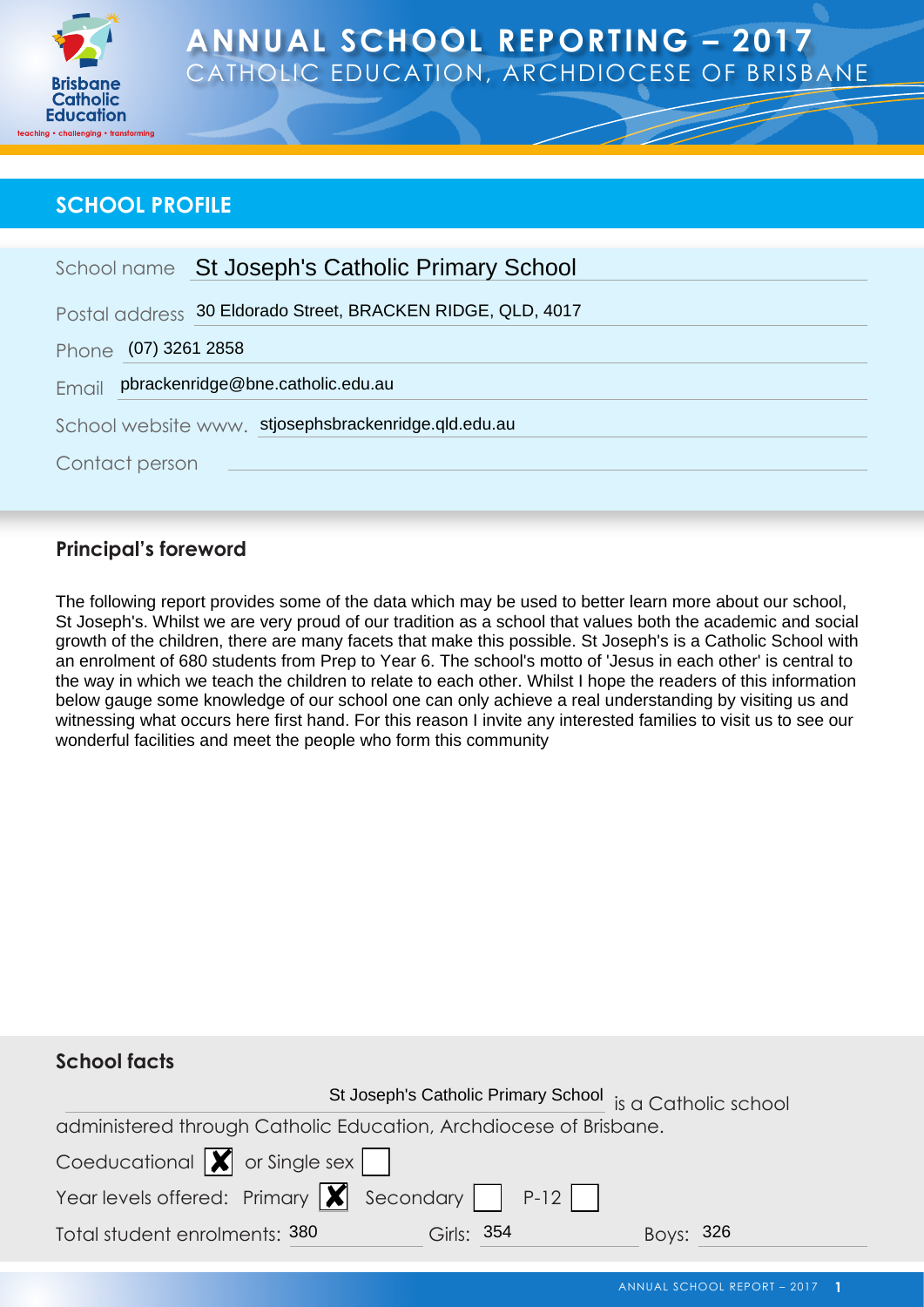#### **Characteristics of the student body**

We have an outstanding group of young people who make up our student body. Most live within this parish and have established good relationships both in and out of school. We support children from a variety of cultures and offer them quality education within a safe and happy environment. Our older students are our school leaders and support the staff in different aspects of school life. Our Buddy program sees students from different year levels interacting closely across the school. The good behaviour and care of each other shown by our students is a feature of St Joseph's children.

### **Social climate**

There is a great deal of collaboration in our school to develop the sense of community that exists here. Our annual School Fete is a great example of the community coming together to support our children. Our school motto of 'Jesus in each other'is evident through the interactions of staff, students and parents. St Joseph's caters for children from many and varied backgrounds, ability levels and cultures. All children are treated equally and given equal opportunity in their educational and extra curricular activities. Ethnic backgrounds and religion are always taken into account when planning special occasions that may involve particular religious celebrations. St Joseph's has clear guidelines for responding to any incidents of bullying or general misbehaviour. We draw our enrolment predominantly from the suburbs of Bracken Ridge and Bald Hills, but children also travel distances to attend our school, attracted by our academic reputation and quality education. Over the past year our school ran a number of programs to help students and parents. Our Guidance Officer offered Community sponsored Protective Behaviour Workshops, Positive Parenting Programs.

#### **Curriculum - our distinctive offerings**

St Joseph's offers a wide variety of subjects. The basic core skills are covered in English, Mathematics, **HASS** 

and Science. Religious Education is provided to all students as an integral part of our curriculum and ethos of our school community. The curriculum is diverse, to provide a range of learning opportunities and cater for the individual style of learning that each child possesses. Proudly we offer all students the opportunity to participate and excel in all subjects, in our instrumental music and choir programs, school musicals and concerts, sport at school, district and regional level. Our highly trained teachers, teacher aides, office staff, cleaners and grounds staff comprise a team of dedicated people working together in the best interests of all students. Our specialised staff offer diversity in programs catering for differences in learners' needs in learning difficulty, extension and enrichment. Other subjects taught at St Joseph's include Art, Drama, Library, Music, Health & Physical Education (H.P.E) and L.O.T.E (Language other than English); Japanese. Children from Years P to 6 learn L.O.T.E. In addition, children from Years 3 to 6 who qualify are able to take part in an Instrumental Music Program which is held in school time. This includes Woodwind, Brass and Percussion and a Beginner's Band as well as an Advanced Band. Students from Year 1 are able to access our School's Strings Program, and eventually join our School Orchestra. Children may also join a choir in any Year level. Students who wish to learn the piano and guitar are also provided that opportunity.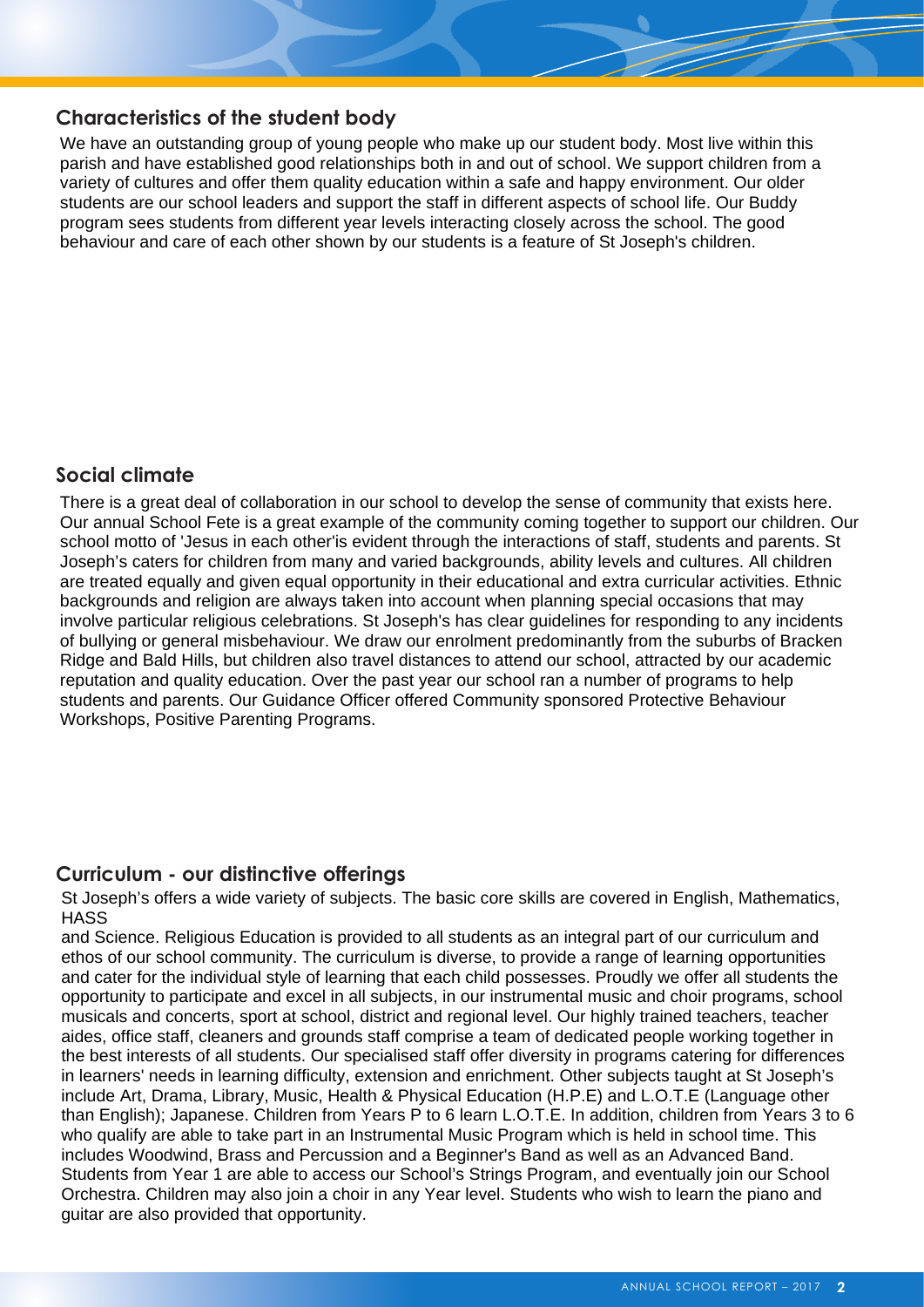#### **Curriculum - our extra curricula activities**

Our students are able to participate in the following extra-curricular activities:

• Parents may nominate for their children to enter these competitions (Year 2– 6) University of New South Wales – Mathematics, English, Spelling,Technolgy and Writing Competitions

- Choir for Prep-2,Junior & Senior Choir,Boys' Performance Group
- Aus Kick Football Program, Senior Basketball
- Soccer Skills Program(Qld Roar)
- Interschool Sports Competitions
- Sports rotations with a local cluster of schools
- Highland Dancing• Instrumental Music ,Tennis and basketball.

Children may also participate in Chess, Science, Sewing Club,Garden Club

#### **Parent, student and teacher satisfaction**

Parents have the opportunity to feed back to the school leadership their satisfaction or otherwise on a range of issues. This can be done directly to the school verbally or feedback via survey. It can also occur through the School Board or the Parents and Friends Association. Similarly, staff is provided the opportunity to raise concerns with leadership staff through regular communication. Feedback from each of these sources and from the students in our care is invariably very positive.St Joseph's has a wonderful community spirit and this is reflected in how staff, parents and students relate to each other. This reputation of St Joseph's as a school that cares is part of the reason why the school is always at its enrolment capacity.

#### **Parent engagement**

St Joseph's School actively welcomes parental involvement within the school and their child's education. Teachers are happy to give interviews at any suitable time but an appointment must be made. Parent teacher interviews are also requested followed by reports each Semester. At the beginning of the year, a Parent-Teacher Information Evening is held where the teacher will give an overview of the curriculum for the year, the organisation of the class is discussed, procedures explained and parents are informed of excursions etc that they can expect their child to be involved in during the year. • Parents and Friends Association (P & F)-St Joseph's School has an active Parents and Friends Association which always welcomes new members. Through our P&F we raise much needed funds for equipment, resources and computers and major projects like our Fete are significant fundraisers. Our School Board supports policy development at St Joseph's • Tuckshop: Our school Tuckshop is open 4 days a week and is run by a convenor, supported by parents and friends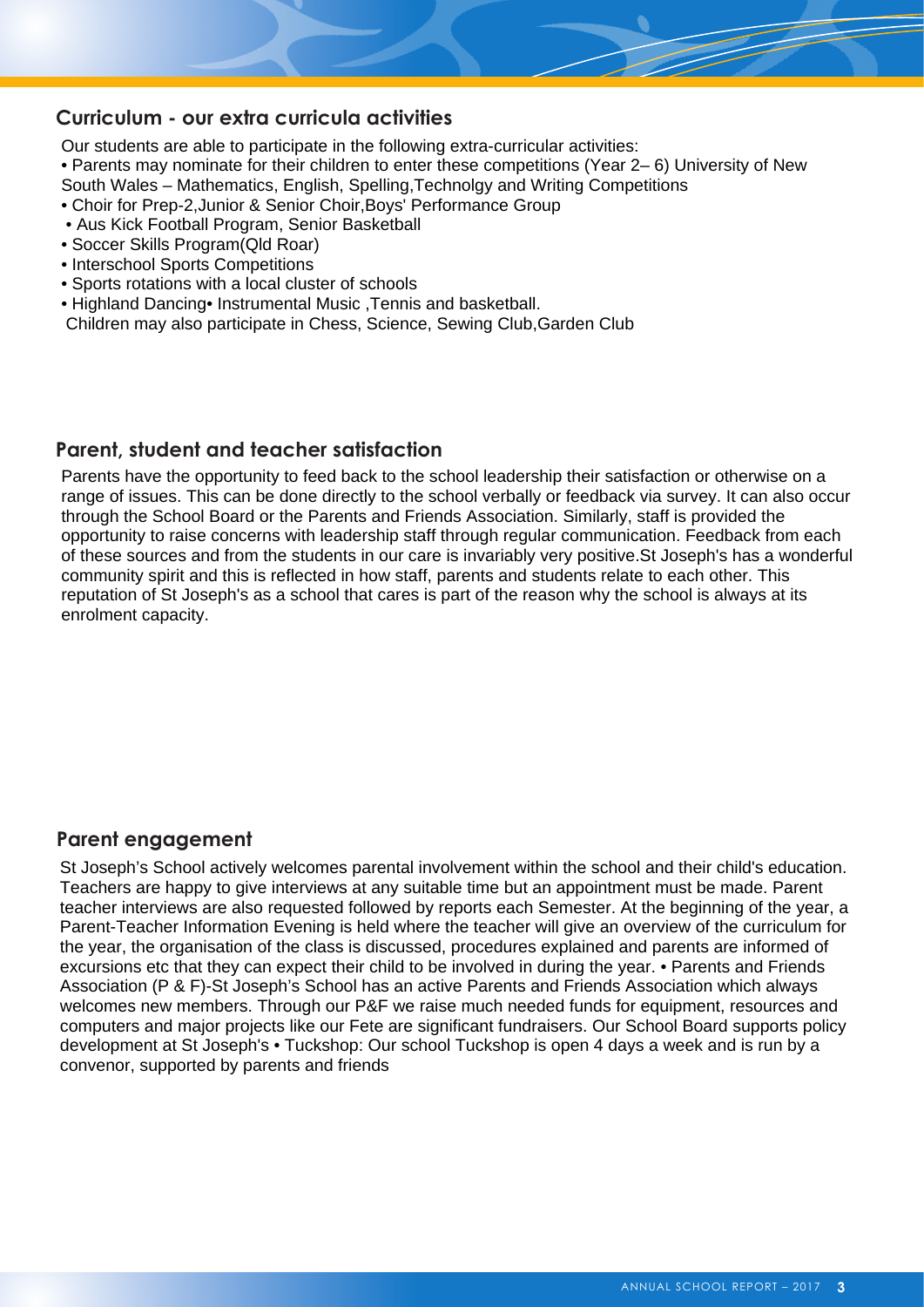# **SCHOOL ACHIEVEMENTS**

#### **Achievements against 2017 annual plan**

Evidence of improvement in reading levels in the lower school.

Visible Learning strategies are in place to support student learning

New Maths program has been introduced.

 A new administration building is underway as is planning for the revitalisation of classroom spaces .Much work has been done to progress our Positive Behaviour for Learning Project.

#### **Future outlook**

The immediate school future is very positive. The enrolment base is strong and this is allowing us to continue our plans for future facility upgrades with a degree of certainty.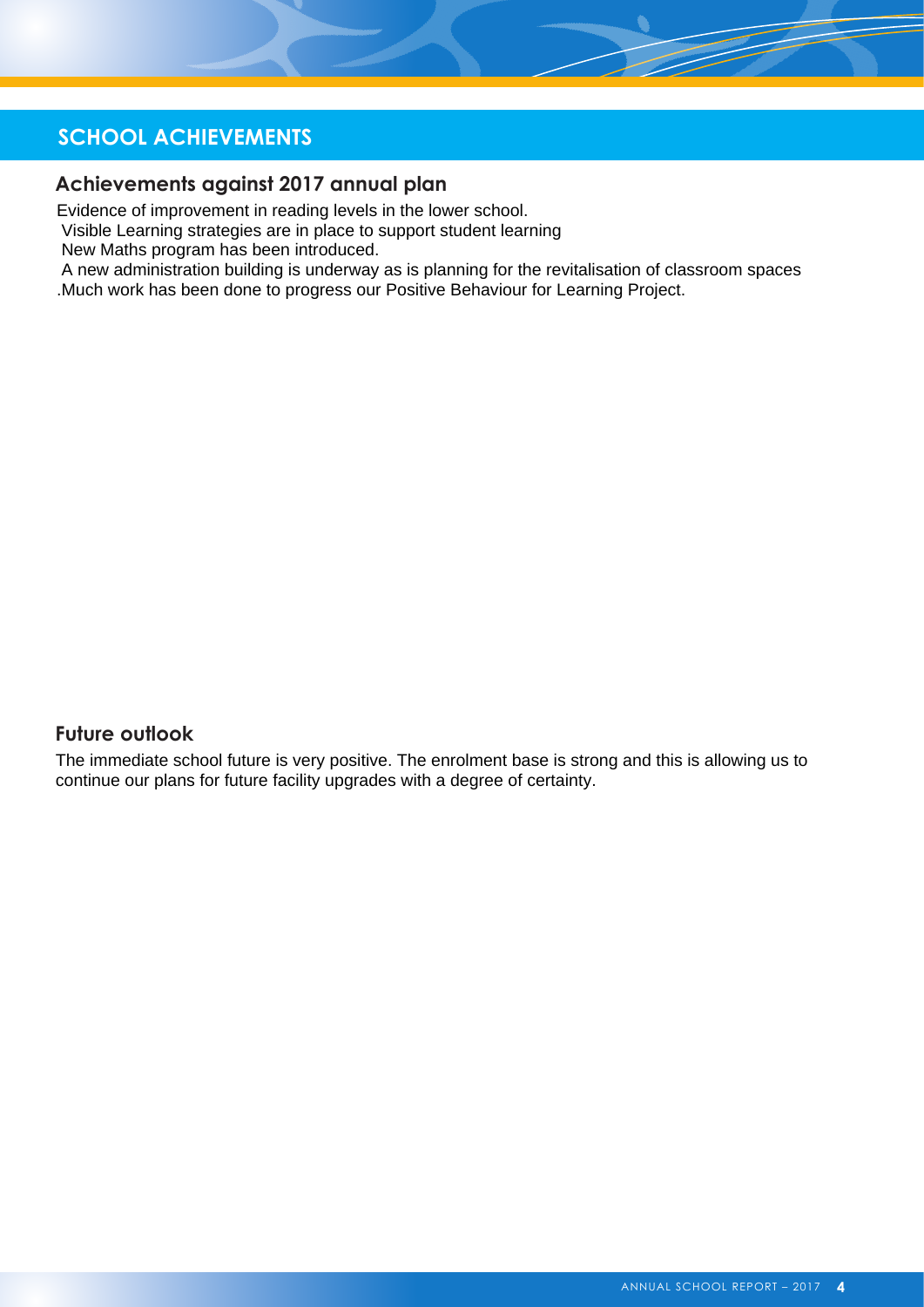## **STUDENT OUTCOMES**

| Whole school attendance rate |       |      |                          | 95.00 | %    |
|------------------------------|-------|------|--------------------------|-------|------|
|                              |       |      |                          |       |      |
| Prep attendance rate         | 95.00 |      | % Year 4 attendance rate | 94.00 | $\%$ |
| Year 1 attendance rate       | 94.00 |      | % Year 5 attendance rate | 95.00 | $\%$ |
| Year 2 attendance rate       | 95.00 |      | % Year 6 attendance rate | 95.00 | $\%$ |
| Year 3 attendance rate       | 95.00 | $\%$ |                          |       |      |

### **Management of non-attendance**

Children's attendance is closely monitored. Unexplained absences are followed up via an SMS texting system. The school will discuss attendance with individual parents if regular student non attendance is a concern.

#### **NAPLAN results**

Average NAPLAN results

|          | Year 3        |        | Year 5        |        |  |
|----------|---------------|--------|---------------|--------|--|
|          | <b>School</b> | Aust.  | <b>School</b> | Aust.  |  |
| Reading  | 433.83        | 431.30 | 542.73        | 505.60 |  |
| Writing  | 421.15        | 413.60 | 506.99        | 472.50 |  |
| Spelling | 415.43        | 416.20 | 551.03        | 500.90 |  |
| Numeracy | 415.68        | 409.40 | 520.27        | 493.80 |  |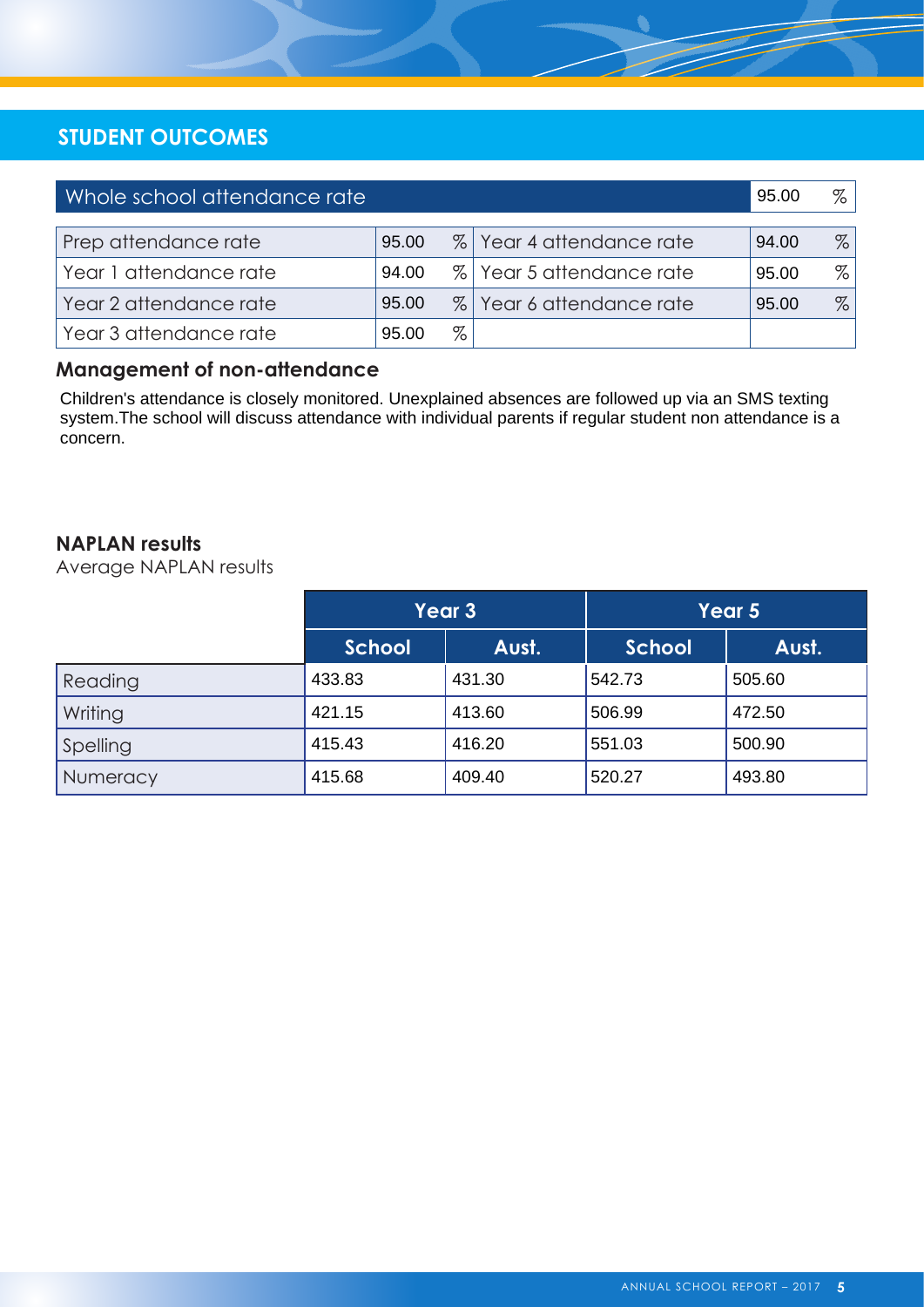# **STAFF PROFILE**

| <b>Workforce composition</b>                     | <b>Teaching staff</b> | <b>Non-teaching staff</b> |
|--------------------------------------------------|-----------------------|---------------------------|
| <b>Headcounts</b>                                | 54                    | 37                        |
| Full-time equivalents                            | 43.80                 | 19.37                     |
| Aboriginal and Torres Strait<br><b>Islanders</b> | Less than 5           |                           |

| <b>Highest level of attainment</b>    | Number of teaching staff (teaching staff includes<br>school leaders) |
|---------------------------------------|----------------------------------------------------------------------|
| Doctorate                             |                                                                      |
| <b>Masters</b>                        | 12                                                                   |
| Post Graduate Diploma/<br>Certificate | 5                                                                    |
| <b>Bachelor Degree</b>                | 37                                                                   |
| Diploma/Certificate                   |                                                                      |

#### **Expenditure on and participation in teacher professional learning**

The total funds expended on teacher professional learning in 2017 was \$ 65000 The major professional development initiatives were as follows:

Positive Behaviour for Learning Teaching of Spelling Technology workshops Literacy focus

% in 2017. Average staff attendance rate The staff attendance rate was 96.33

#### Proportion of staff retained from the previous school year

From the end of the 2016 school year,  $98.0$  % of staff were retained by the school for the 2017 year.

.